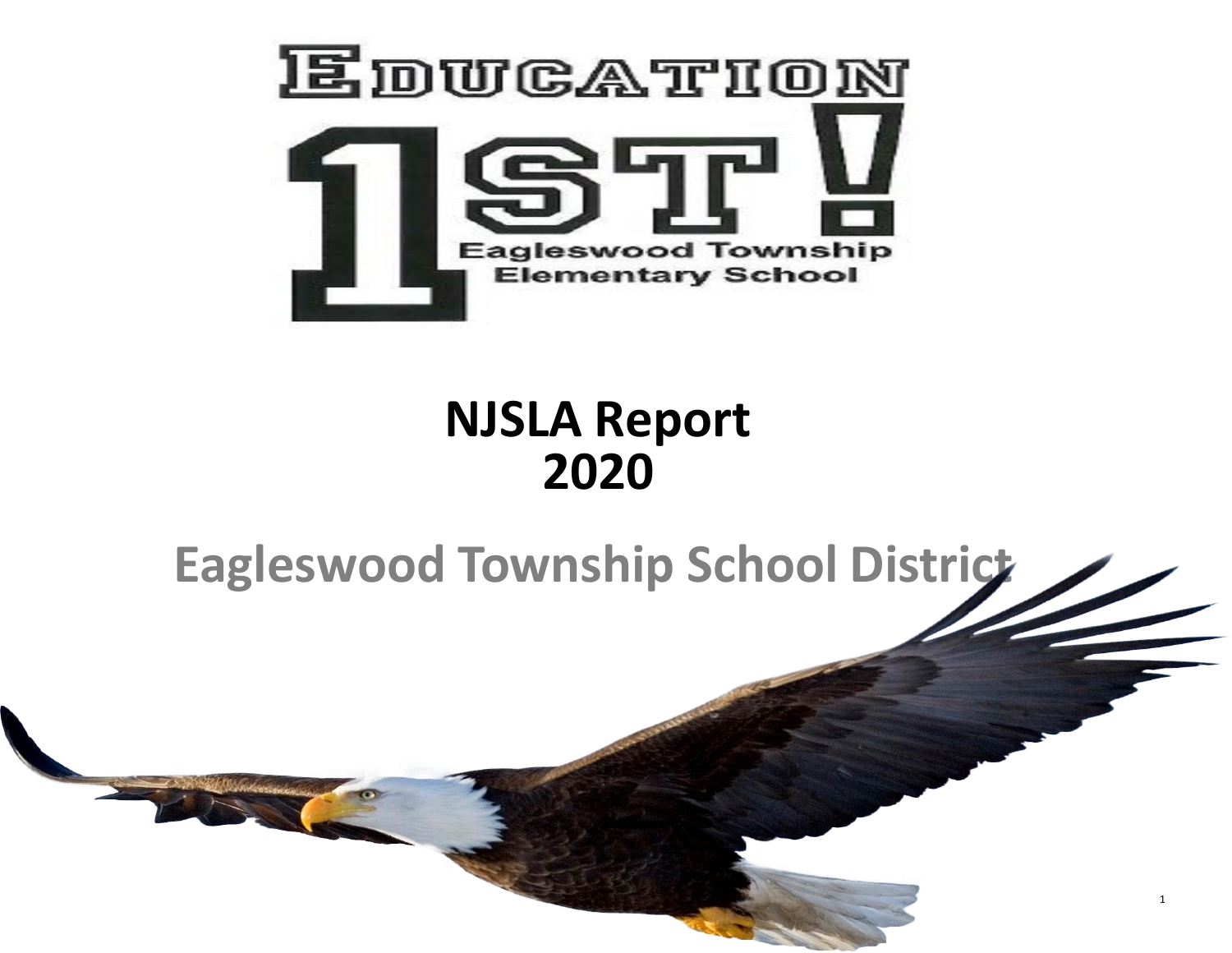# 86% Proficiency QSAC

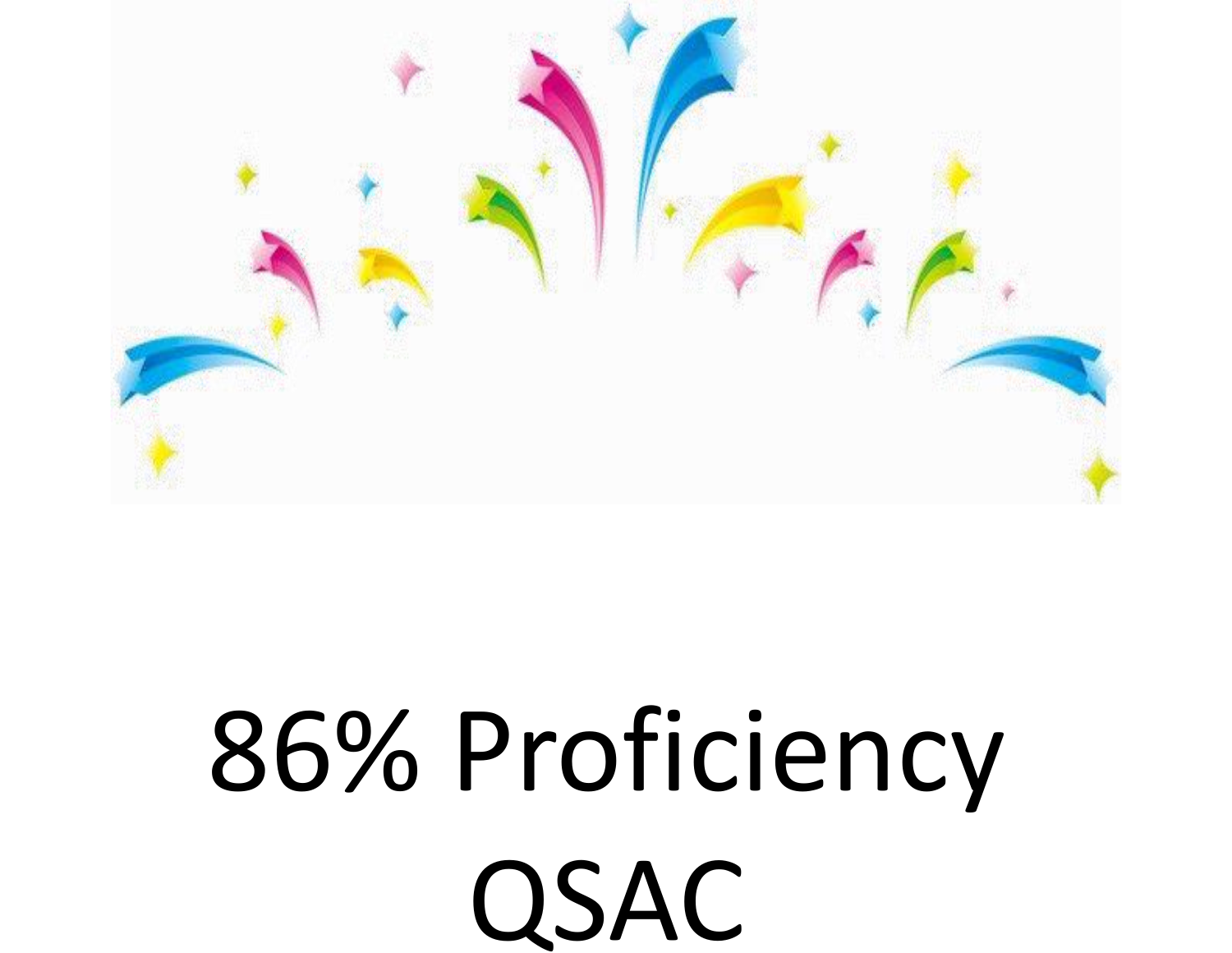#### **QSAC 2021**

February 17, 2020 All graphs from previous data available on website.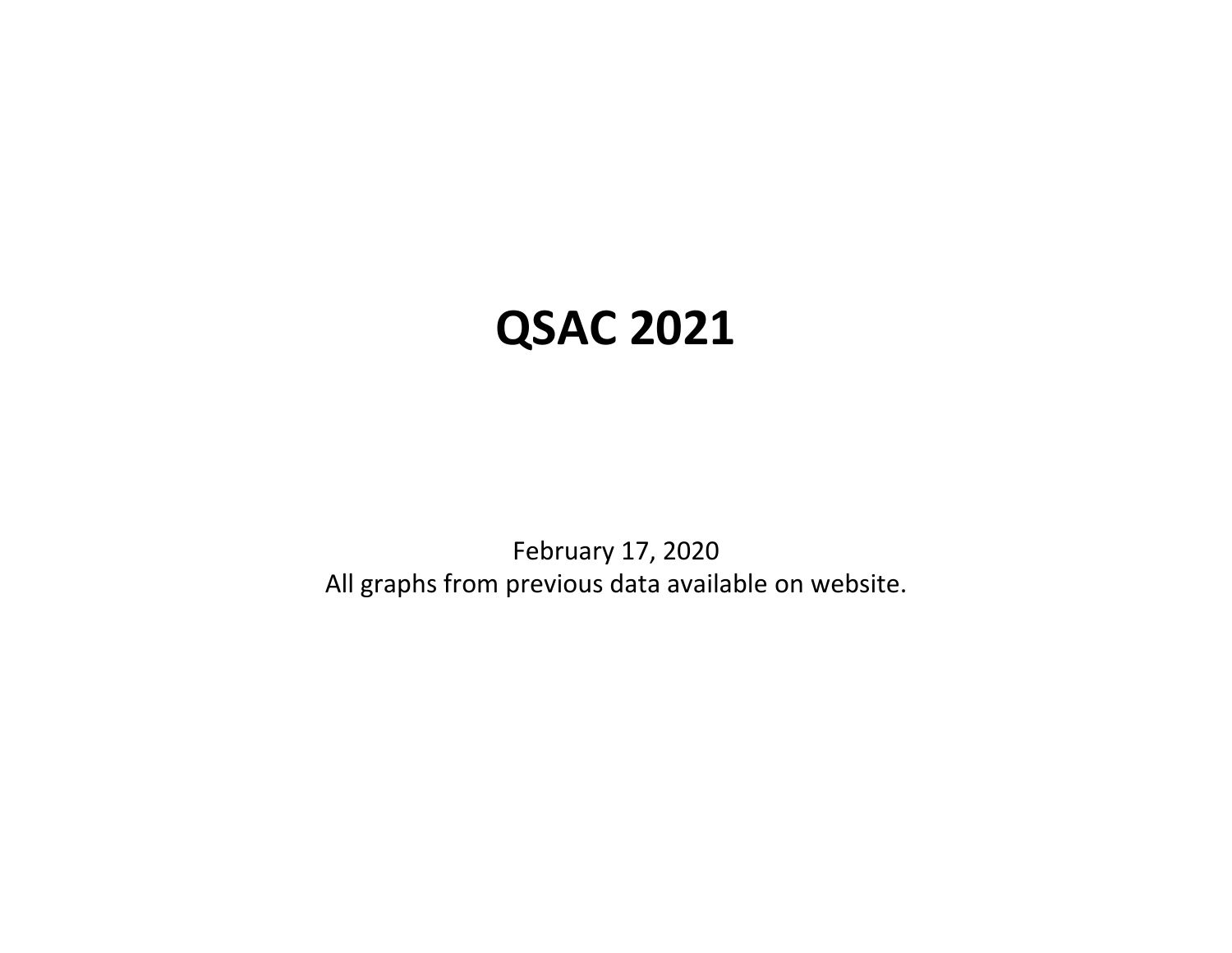| <b>Test</b>            | <b>Exceeding</b> | <b>Meeting</b> | Approaching | Partially<br>Meeting | Not Meeting |
|------------------------|------------------|----------------|-------------|----------------------|-------------|
| 2018-19 Gr 3 LAL NJSLA | 4%               | 52%            | 13%         | 17%                  | 13%         |
| 2018-19 Gr 4 LAL NJSLA | 7%               | 36%            | 29%         | 21%                  | 7%          |
| 2018-19 Gr 5 LAL NJSLA | 14%              | 43%            | 29%         | 14%                  | 0%          |
| 2018-19 Gr 6 LAL NJSLA | 10%              | 38%            | 29%         | 19%                  | 5%          |
| 4.                     |                  |                |             |                      |             |

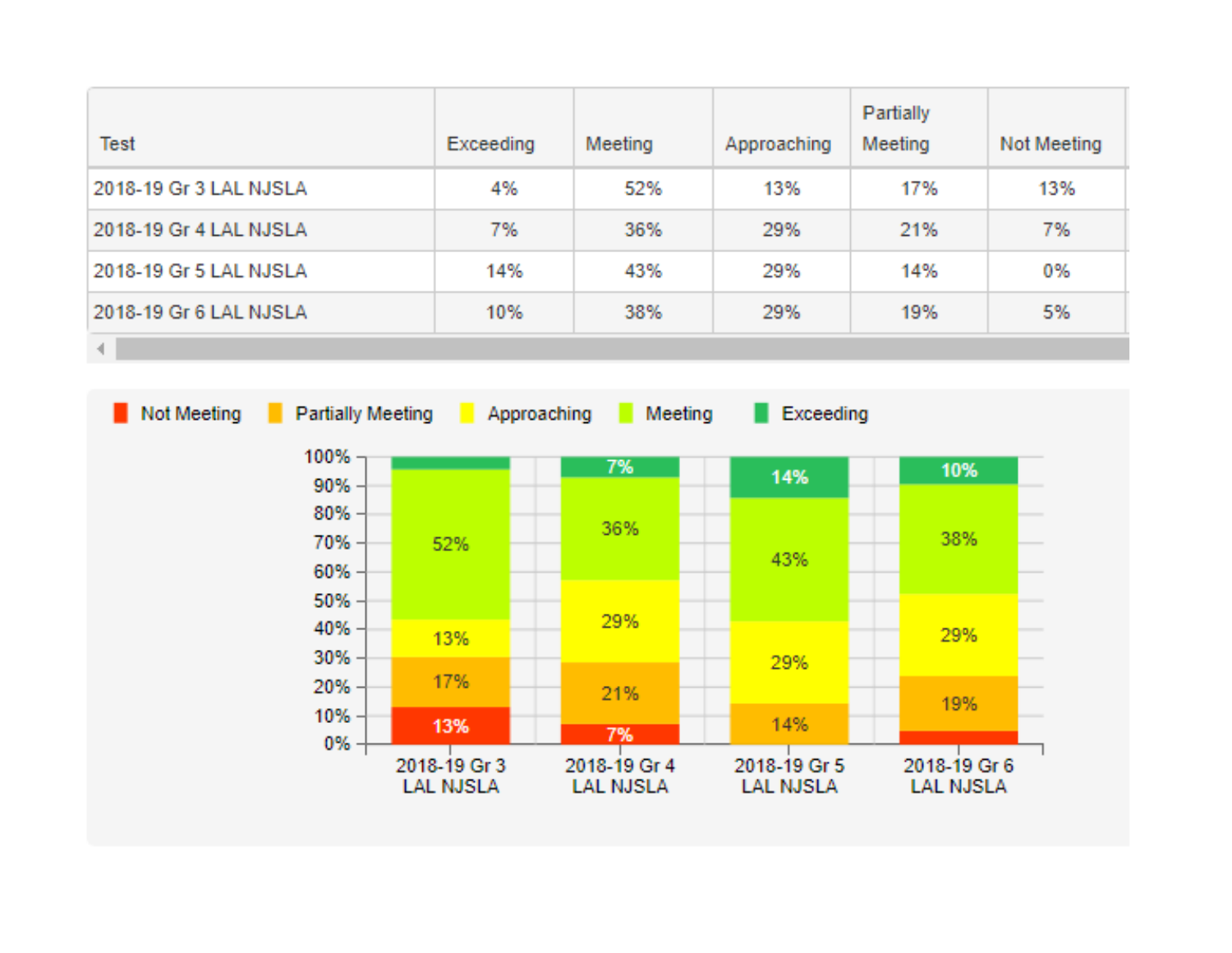| <b>Test</b>             | <b>Exceeding</b> | Meeting | Approaching | Partially<br>Meeting | Not Meeting |
|-------------------------|------------------|---------|-------------|----------------------|-------------|
| 2018-19 Gr 3 Math NJSLA | 4%               | 48%     | 30%         | 9%                   | 9%          |
| 2018-19 Gr 4 Math NJSLA | 0%               | 36%     | 50%         | 14%                  | 0%          |
| 2018-19 Gr 5 Math NJSLA | 7%               | 50%     | 21%         | 21%                  | 0%          |
| 2018-19 Gr 6 Math NJSLA | 10%              | 33%     | 24%         | 19%                  | 14%         |
| 4.                      |                  |         |             |                      |             |

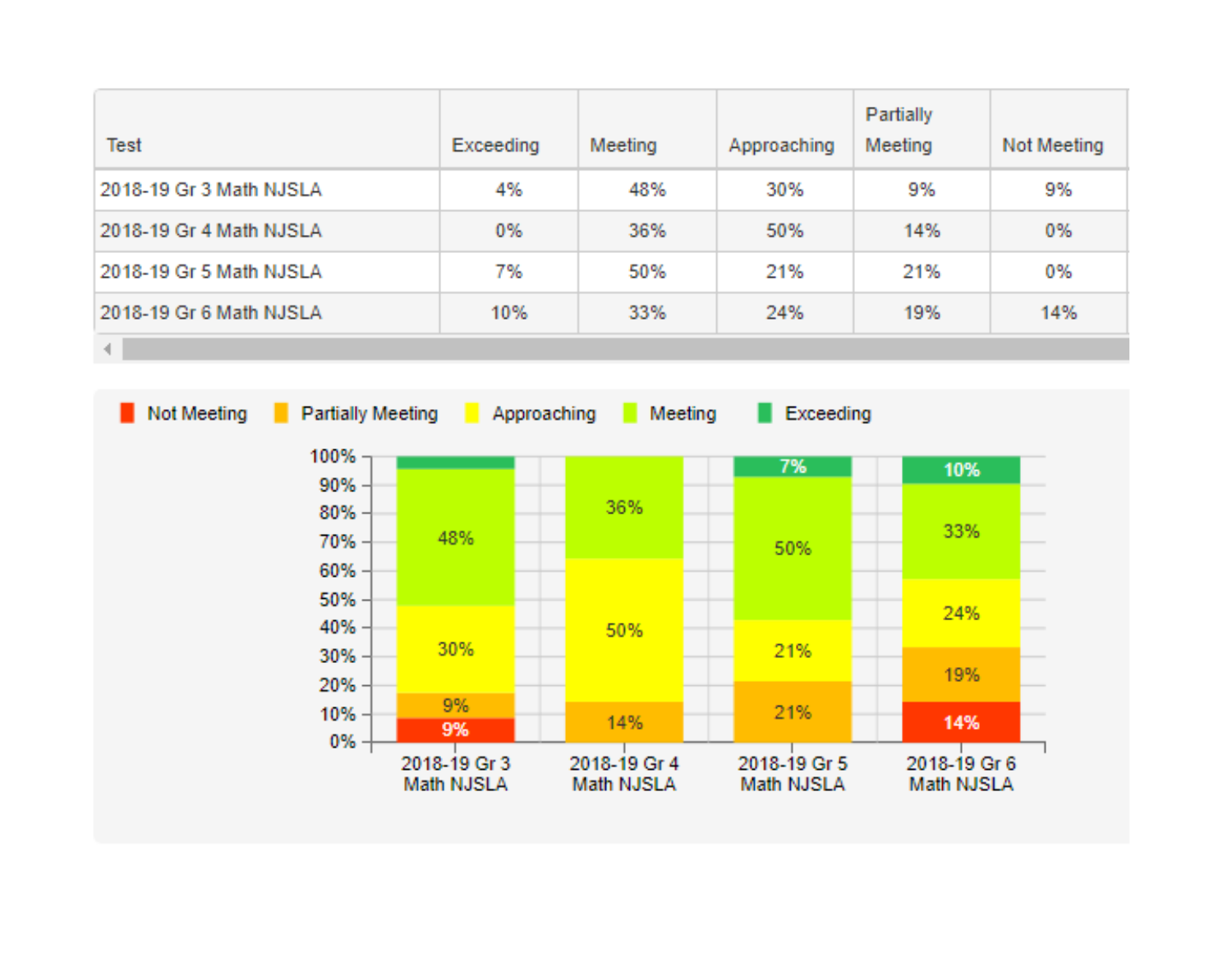## What is our plan?

- Data Driven Decision Making
- Participation in Transforming Early Childhood Institute
- Applied for FEA Grant Teaching & Learning Grant
- Differentiated Instruction based on individual needs
- Increased student engagement through Arts Integration
- Co-Teaching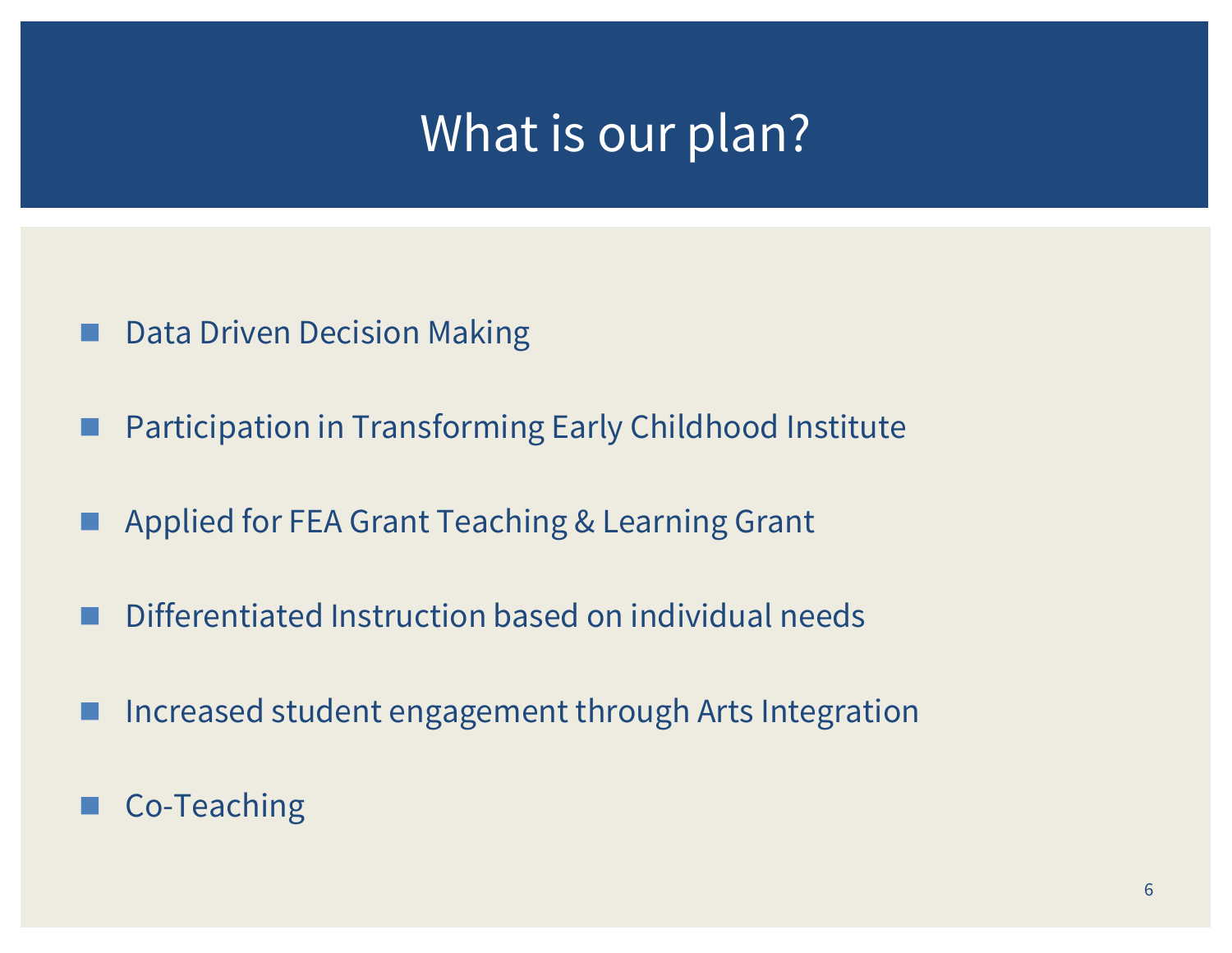### Subgroup - Economically Disadvantaged

We're fortunate to live in a small community. We are able to identify which families need assistance. Aside from our individual work with students and their families, our school's counselor is proactive. She reaches out to families and makes sure that they are aware of the services and resources available to them.

Our counselor runs support groups for student of divorce, trauma, or individual counseling as needed. Poverty and all of the complex dynamics that come along with it is isolating for children. Her presence, partnership, and active caring are essential to help our students and their families.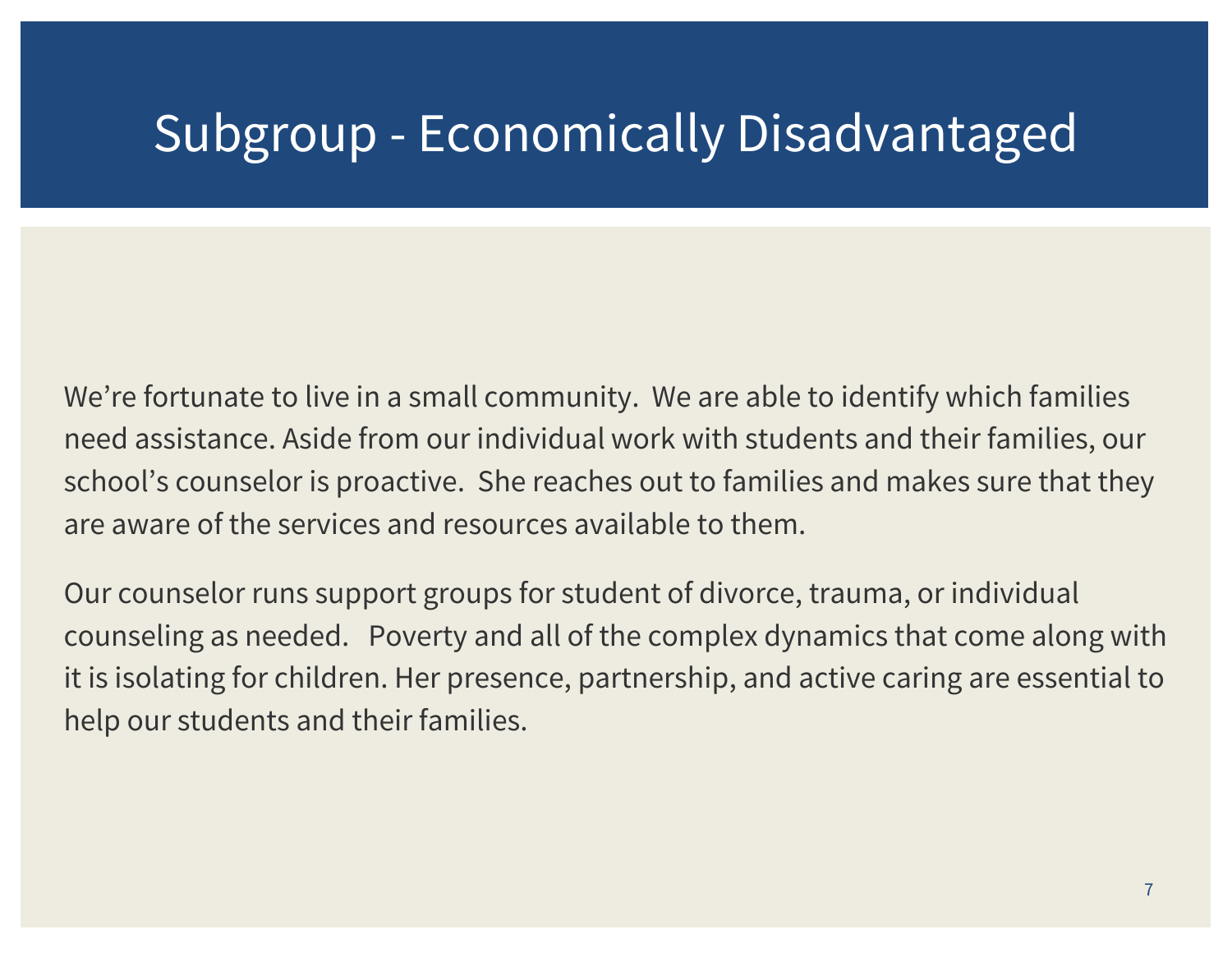# Students with Disabilities

Interventions for students with disabilities:

- Continuum of services available based on need
- Direct instruction using a sequential, structured and sensory approach:
	- Orton Gilligham
	- Read 180
	- Systems 44
	- My Sidewalks
	- Fundations
	- iRead
	- Fountas Pinnell
	- Reflex Math
	- Think Central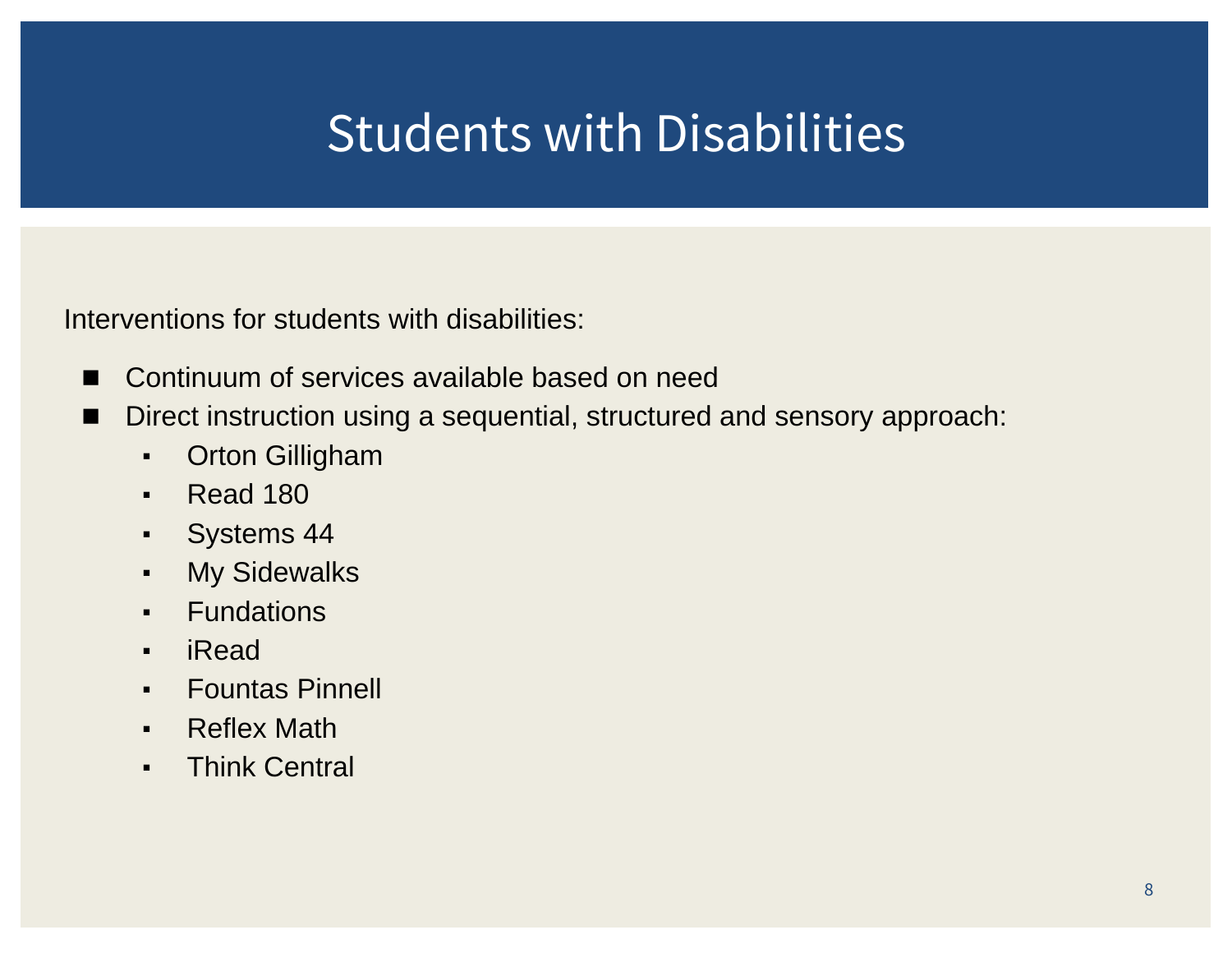# PLC Work Will Focus on Data Analysis and Professional Development

Teacher of ELA and Math in grades 3-8 will:

- Analyze the NJLSA scores of students currently in their classes to identify need for support and enrichment.
- Identify patterns in NJLSA scores to revise curriculum, instruction and programming using evidence tables
- ◼ Correlate NJLSA scores with local assessment measure to ensure appropriate support, enrichment and revisions using Link It!